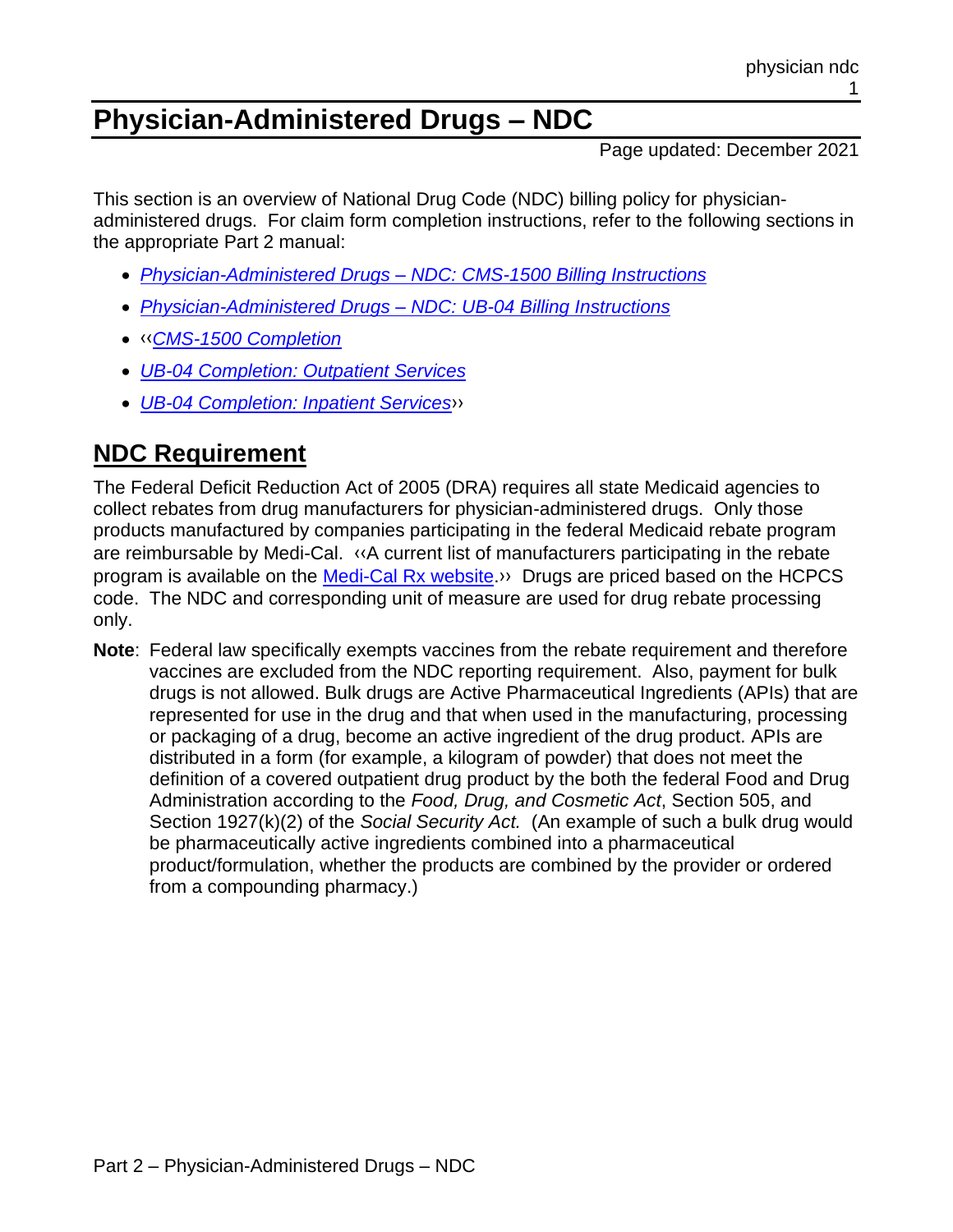#### Page updated: August 2020

Providers are encouraged to begin billing with an NDC for physician-administered drugs beginning September 1, 2008, in conjunction with a customary HCPCS Level I, II or III code.

- Claims submitted for dates of service from September 1, 2008, through March 31, 2009, without an NDC are acceptable.
- Claims with dates of service on or after April 1, 2009, must include a valid NDC paired with a HCPCS code, or the claim will be denied

### **Billing with the Correct NDC**

The NDC is a number that identifies a specific drug, and is found on the drug container (vial, bottle or tube). The NDC submitted on the claim must be the NDC number on the package or container from which the medication was administered. Providers should not bill for one manufacturer's product and administer another. It is considered fraudulent billing to enter an NDC on the claim for a drug other than the one administered.

### **Physician-Administered Drug Definition**

A physician-administered drug is any covered outpatient drug provided or administered to a recipient, and billed by a provider and not self-administered by a patient or caregiver. Such providers include, but are not limited to, physician offices, clinics and hospitals. A covered outpatient drug is broadly defined as a drug that may be dispensed only upon prescription, and is approved for safety and effectiveness as a prescription drug under the Federal Food, Drug and Cosmetic Act. Physician-administered drugs include both injectable and non-injectable drugs.

The following items identify whether or not a product is a drug:

- NDC: The vial or box that held the drug has an NDC printed on it.
- Lot and Expiration Date: All drugs have both a lot number and an expiration date on the vial or box.
- Legend: This refers to statements such as, "Caution: Federal law prohibits dispensing without prescription," "Rx only" or similar wording. All prescription drugs have these types of statements.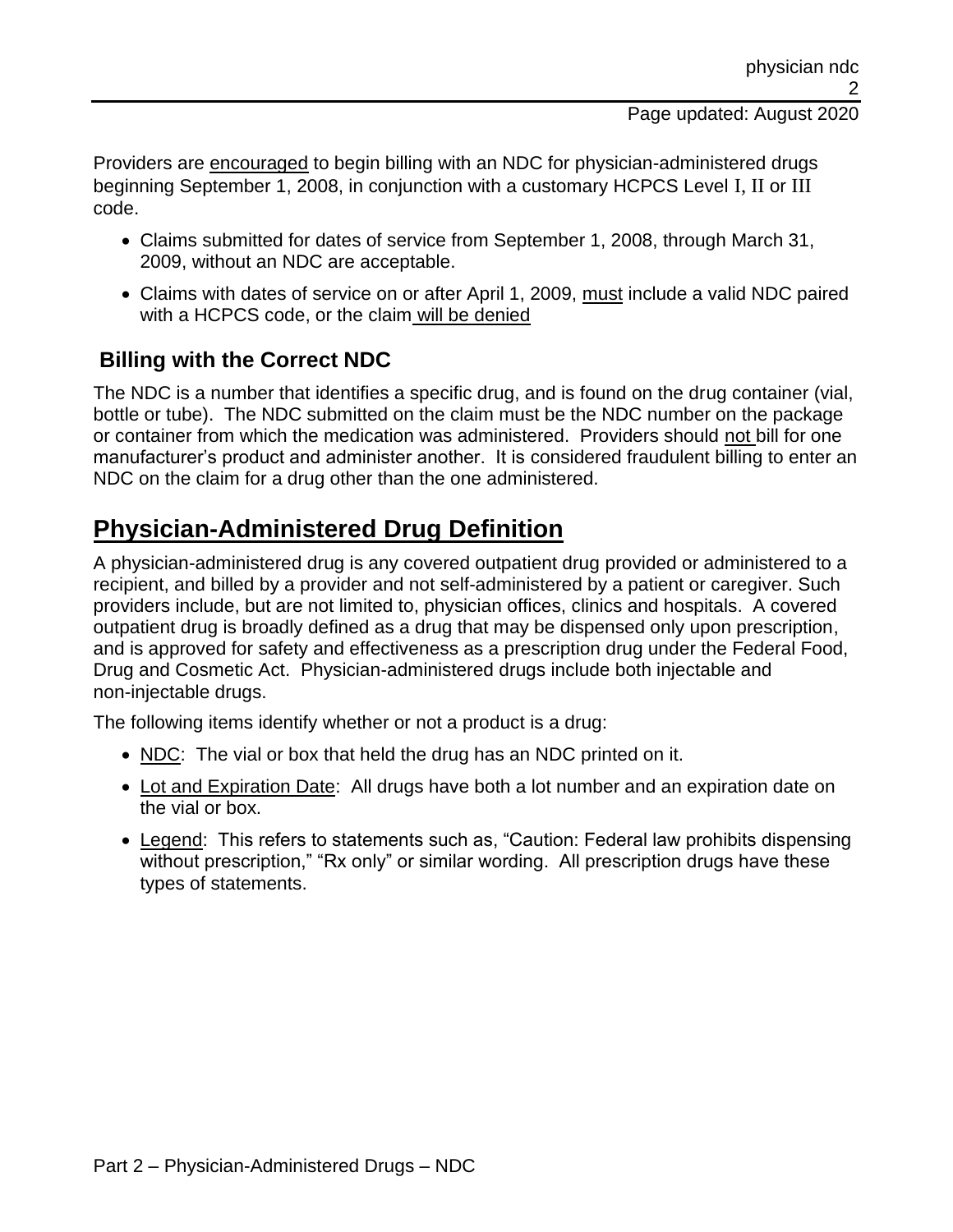## **Radiopharmaceuticals**

The radiopharmaceuticals indium and yttrium (HCPCS codes A9542 and A9543) must be billed using the same guidelines as physician-administered drugs, which are subject to the federally established 340B Drug Pricing Program.